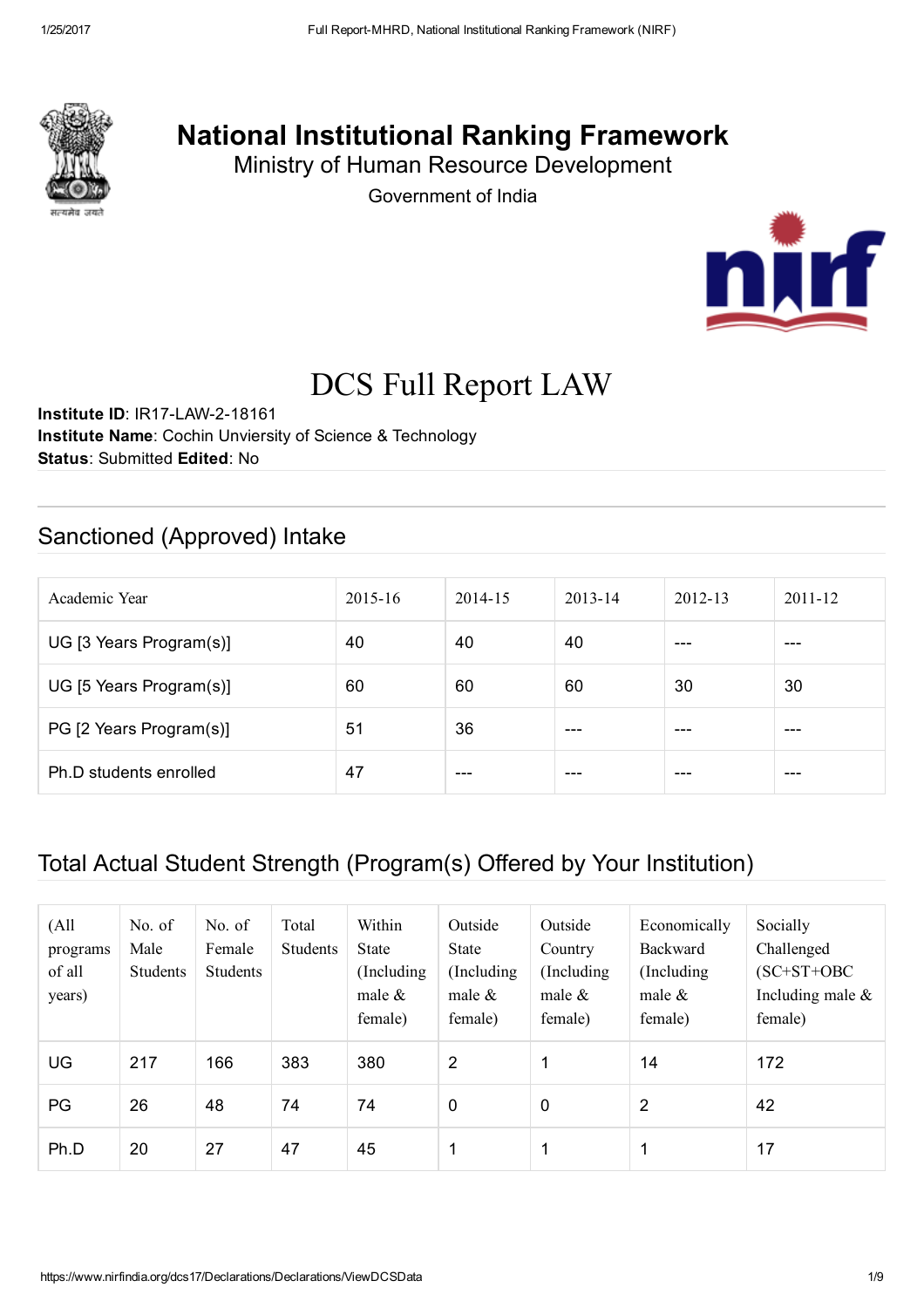### Placement & Higher Studies

| UG [3 Years Program(s)]: Placement & higher studies for previous 3 years |                                                          |                   |                                                                |                                                          |                                                         |                                                                |  |
|--------------------------------------------------------------------------|----------------------------------------------------------|-------------------|----------------------------------------------------------------|----------------------------------------------------------|---------------------------------------------------------|----------------------------------------------------------------|--|
| Academic<br>Year                                                         | No. of first year<br>students<br>admitted in the<br>year | Academic<br>Year  | No. of students<br>graduating in<br>minimum<br>stipulated time | No. of students<br>placed through<br>campus<br>placement | Median salary of<br>placed graduates<br>(Amount in Rs.) | No. of<br>students<br>selected for<br>Higher<br><b>Studies</b> |  |
| $(2011 -$<br>12)                                                         | 21                                                       | $(2013 -$<br>(14) | 19                                                             | $\mathbf 0$                                              | $0$ (Zero)                                              | 3                                                              |  |
| $(2012 -$<br>13)                                                         | 45                                                       | $(2014 -$<br>15)  | 20                                                             | $\mathbf 0$                                              | $0$ (Zero)                                              | 4                                                              |  |
| $(2013 -$<br>(14)                                                        | 48                                                       | $(2015 -$<br>16)  | 25                                                             | $\mathbf 0$                                              | $0$ (Zero)                                              | 5                                                              |  |

#### UG [5 Years Program(s)]: Placement & higher studies for previous 3 years

| Academic<br>Year | No. of first year<br>students admitted<br>in the year | Academic<br>Year  | No. of students<br>graduating in<br>minimum stipulated<br>time | No. of<br>students<br>placed | Median salary of<br>placed graduates<br>(Amount in Rs.) | No. of students<br>selected for<br><b>Higher Studies</b> |
|------------------|-------------------------------------------------------|-------------------|----------------------------------------------------------------|------------------------------|---------------------------------------------------------|----------------------------------------------------------|
| $(2009 -$<br>10) | 33                                                    | $(2013 -$<br>(14) | 20                                                             | $\mathbf 0$                  | $0$ (Zero)                                              | $\overline{2}$                                           |
| $(2010 -$<br>11) | 31                                                    | $(2014 -$<br>15)  | 31                                                             | $\boldsymbol{0}$             | $0$ (Zero)                                              | 3                                                        |
| $(2011 -$<br>12) | 37                                                    | $(2015 -$<br>16)  | 34                                                             | $\mathbf 0$                  | $0$ (Zero)                                              | 4                                                        |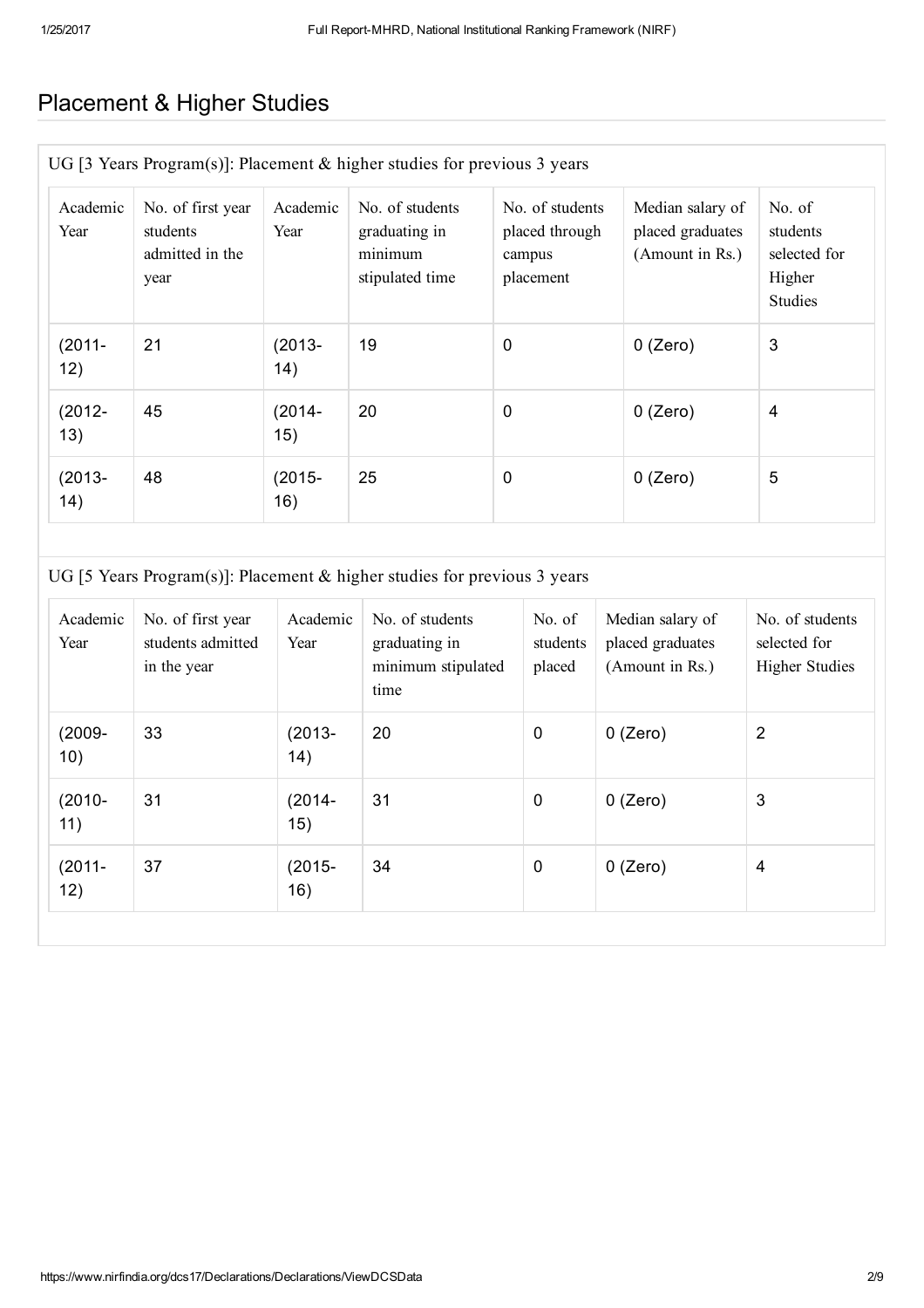| PG [2 Years Program(s)]: Placement $\&$ higher studies for previous 3 years |                                                          |                  |                                                                |                                                          |                                                         |                                                                |  |
|-----------------------------------------------------------------------------|----------------------------------------------------------|------------------|----------------------------------------------------------------|----------------------------------------------------------|---------------------------------------------------------|----------------------------------------------------------------|--|
| Academic<br>Year                                                            | No. of first year<br>students<br>admitted in the<br>year | Academic<br>Year | No. of students<br>graduating in<br>minimum<br>stipulated time | No. of students<br>placed through<br>campus<br>placement | Median salary of<br>placed graduates<br>(Amount in Rs.) | No. of<br>students<br>selected for<br>Higher<br><b>Studies</b> |  |
| $(2012 -$<br>13)                                                            | 30                                                       | $(2013 -$<br>14) | 28                                                             | $\mathbf 0$                                              | 0(Zero)                                                 | 3                                                              |  |
| $(2013 -$<br>14)                                                            | 39                                                       | $(2014 -$<br>15) | 26                                                             | $\mathbf 0$                                              | O(Zero)                                                 | $\overline{2}$                                                 |  |
| $(2014 -$<br>15)                                                            | 30                                                       | $(2015 -$<br>16) | 24                                                             | 0                                                        | 0(Zero)                                                 | $\overline{2}$                                                 |  |

### Entrepreneurship

| No. of sustained spin-off companies set up over the previous 5 years (2011-2016) (Companies started by the |  |
|------------------------------------------------------------------------------------------------------------|--|
| Students/Alumni/Faculty in the institutions business incubators): $\begin{bmatrix} 0 \end{bmatrix}$        |  |

### Top University Admission Data

| No. of graduating students from your institution who were admitted into Top University/Institution to pursue<br>higher studies in the year 2015-16: $\begin{bmatrix} 3 \end{bmatrix}$ |
|---------------------------------------------------------------------------------------------------------------------------------------------------------------------------------------|
| No. of PG students admitted into your institutions from Top Institution in the year 2015-16:   2                                                                                      |
| No. of Ph.D students admitted into your institutions from Top Institution in the year 2015-16: $\mid 2 \mid$                                                                          |
| Total No.of PG & Ph.D students admitted: $ 4 $                                                                                                                                        |

#### Ph.D Student Details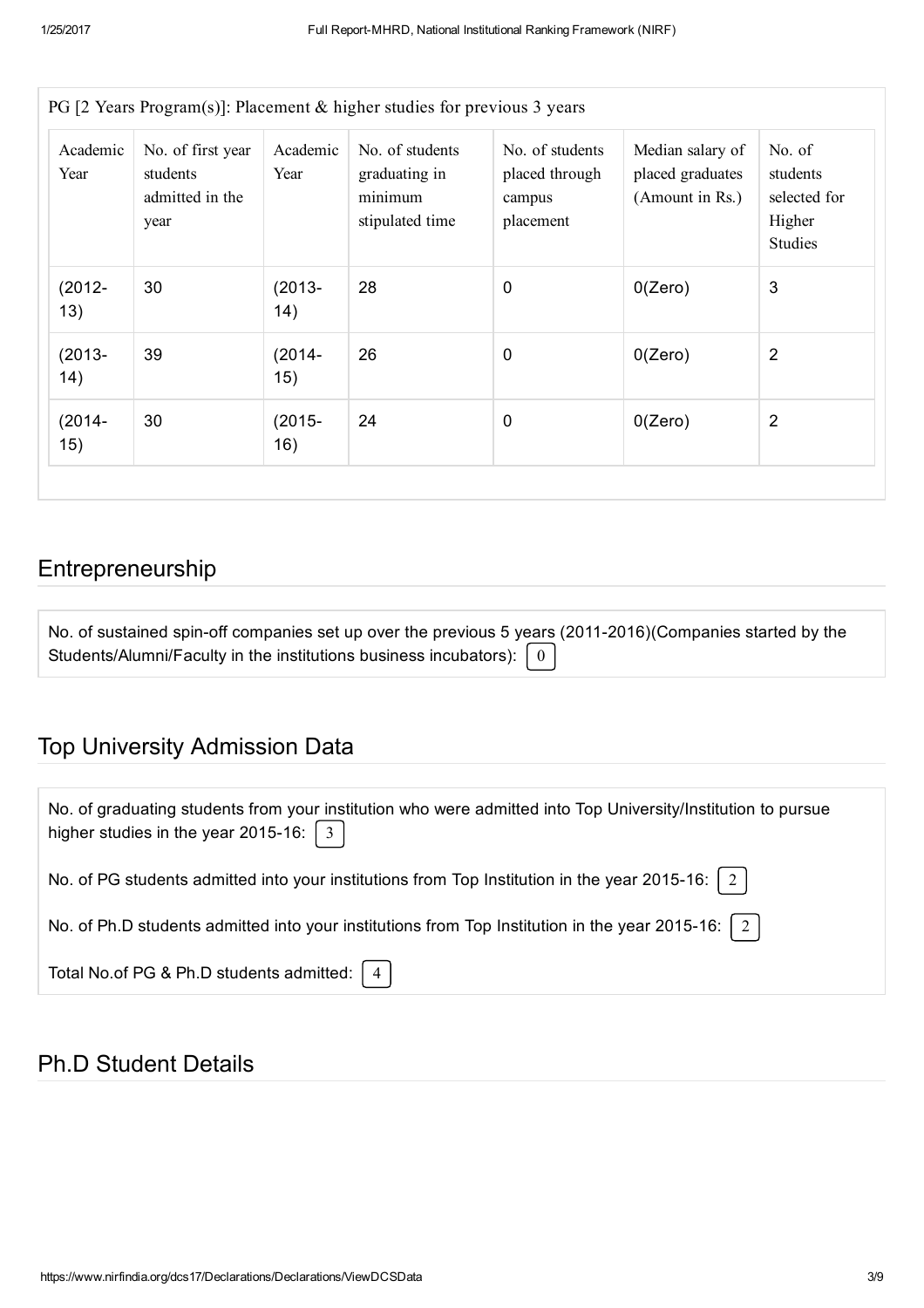| No. of Ph.D students graduated (including Integrated Ph.D) |   |   |  |  |  |  |  |
|------------------------------------------------------------|---|---|--|--|--|--|--|
| 2015-16<br>2013-14<br>2014-15                              |   |   |  |  |  |  |  |
|                                                            | 3 | 0 |  |  |  |  |  |
|                                                            |   |   |  |  |  |  |  |

### Faculty Details

| $\#$           | Name                        | Age | Designation                                      | Gender | Qualification | Experience (In<br>Months) |
|----------------|-----------------------------|-----|--------------------------------------------------|--------|---------------|---------------------------|
| 1              | Aathira Raju                | 33  | Lecturer                                         | Female | <b>LLM</b>    | 16                        |
| $\overline{2}$ | Aneesh V Pillai             | 32  | <b>Assistant Professor</b>                       | Male   | Ph.D          | 27                        |
| 3              | Anton Joseph                | 32  | Lecturer                                         | Male   | <b>LLM</b>    | 3                         |
| 4              | Arathi Ashok                | 31  | <b>Assistant Professor</b>                       | Female | <b>LLM</b>    | 28                        |
| 5              | Asha Mol V                  | 38  | Lecturer                                         | Female | <b>LLM</b>    | 9                         |
| 6              | <b>Binu Mole K</b>          | 42  | <b>Assistant Professor</b>                       | Female | Ph.D          | 28                        |
| $\overline{7}$ | Hamza V K                   | 30  | Lecturer                                         | Male   | <b>LLM</b>    | 25                        |
| 8              | Harigovind P C              | 32  | <b>Assistant Professor</b>                       | Male   | <b>LLM</b>    | 28                        |
| 9              | Induraj V R                 | 36  | <b>Assistant Professor</b>                       | Male   | <b>LLM</b>    | 28                        |
| 10             | Jean Vinitha<br>Peter       | 44  | <b>Assistant Professor</b>                       | Female | <b>LLM</b>    | 36                        |
| 11             | Joby Bhasker                | 43  | Lecturer                                         | Female | <b>LLM</b>    | 81                        |
| 12             | Leksmi G R                  | 36  | Lecturer                                         | Female | <b>LLM</b>    | 5                         |
| 13             | Manasi<br>Muralidharan      | 35  | Lecturer                                         | Female | <b>LLM</b>    | 12                        |
| 14             | <b>NS</b><br>Gopalakrishnan | 59  | Dean / Principal / Director / Vice<br>Chancellor | Male   | Ph.D          | 240                       |
| 15             | Naveen S                    | 35  | <b>Assistant Professor</b>                       | Male   | <b>LLM</b>    | 27                        |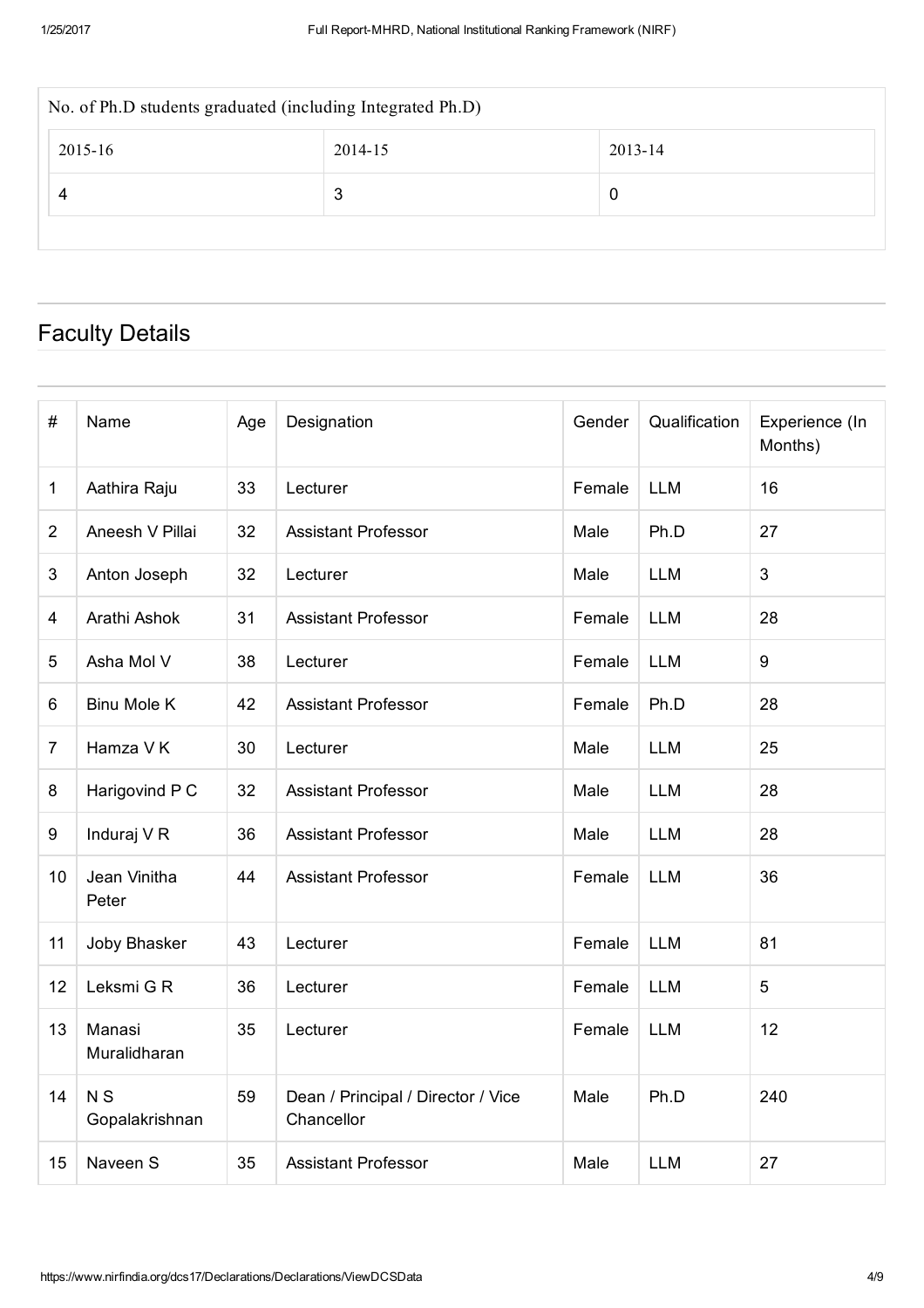| 16 | Nemat Sheereen<br>S  | 42 | <b>Assistant Professor</b> | Female | Ph.D       | 28  |
|----|----------------------|----|----------------------------|--------|------------|-----|
| 17 | P S Seema            | 44 | <b>Assistant Professor</b> | Female | Ph.D       | 204 |
| 18 | Preetha <sub>S</sub> | 35 | <b>Assistant Professor</b> | Female | Ph.D       | 28  |
| 19 | Priya R              | 31 | Lecturer                   | Female | <b>LLM</b> | 18  |
| 20 | Rajeev D             | 64 | <b>Assistant Professor</b> | Male   | Ph.D       | 32  |
| 21 | Sandeep M N          | 31 | Lecturer                   | Male   | <b>LLM</b> | 3   |
| 22 | Sathyaseelan A       | 66 | Lecturer                   | Male   | <b>LLM</b> | 6   |
| 23 | Soman N S            | 60 | Associate Professor        | Male   | Ph.D       | 190 |
| 24 | Sreejith S           | 31 | <b>Assistant Professor</b> | Male   | <b>MBA</b> | 28  |
| 25 | Uma Devi S           | 30 | Lecturer                   | Female | <b>LLM</b> | 8   |
| 26 | Vani Kesari A        | 42 | <b>Assistant Professor</b> | Female | Ph.D       | 96  |

### Financial Resources: Utilised Amount for the Capital & Operational expenditure for previous 3 years

| Financial Year                                                                                          | 2015-16                                                                            | 2014-15                                                                         | 2013-14                                                                      |  |  |  |  |  |  |
|---------------------------------------------------------------------------------------------------------|------------------------------------------------------------------------------------|---------------------------------------------------------------------------------|------------------------------------------------------------------------------|--|--|--|--|--|--|
|                                                                                                         | Utilised Amount                                                                    | <b>Utilised Amount</b>                                                          | <b>Utilised Amount</b>                                                       |  |  |  |  |  |  |
| Annual Capital Expenditure on Academic Activities and Resources (excluding expenditure on<br>buildings) |                                                                                    |                                                                                 |                                                                              |  |  |  |  |  |  |
| Library                                                                                                 | 345357 (Three<br>Lakhs forty five<br>thousand Three<br>hundred and fifty<br>seven) | 245951 (Two lakhs<br>forty five thousand<br>nine hundred and<br>fifty one only) | 232447 (Two lakhs<br>thirty two thousand<br>four hundred and<br>forty seven) |  |  |  |  |  |  |
| New Equipment for Laboratories                                                                          | 6850 (Six thousand<br>eight hundred and<br>fifty only)                             | 63925 (Sixty three<br>thousand nine<br>hundred and twenty<br>five only)         | 152733 (One lakh<br>fifty two thousand<br>seven hundred and<br>thirty three) |  |  |  |  |  |  |
| <b>Engineering Workshops</b>                                                                            | $0$ (zero only)                                                                    | $0$ (zero only)                                                                 | $0$ (zero only)                                                              |  |  |  |  |  |  |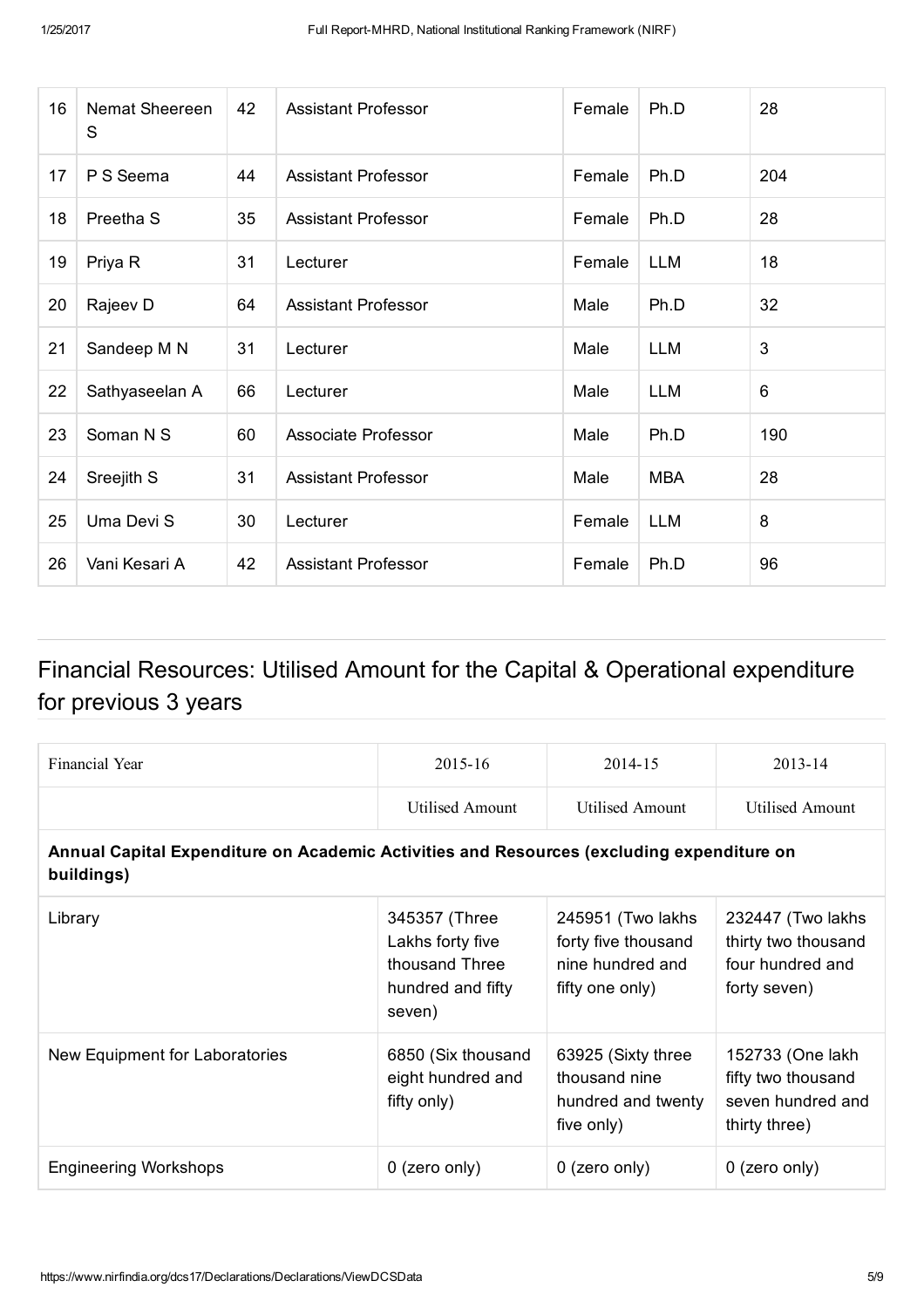| <b>Financial Year</b>                                                                                                                                                                     | 2015-16                                                                                                       | 2014-15                                                                                           | 2013-14                                                                                  |
|-------------------------------------------------------------------------------------------------------------------------------------------------------------------------------------------|---------------------------------------------------------------------------------------------------------------|---------------------------------------------------------------------------------------------------|------------------------------------------------------------------------------------------|
|                                                                                                                                                                                           | <b>Utilised Amount</b>                                                                                        | <b>Utilised Amount</b>                                                                            | <b>Utilised Amount</b>                                                                   |
| <b>Studios</b>                                                                                                                                                                            | 0 (zero only)                                                                                                 | 0 (zero only)                                                                                     | 0 (zero only)                                                                            |
| Other suitably identified academic activities                                                                                                                                             | 41230 (Forty one<br>thousand two<br>hundred and thirty<br>only)                                               | 110000 (one lakh<br>ten thousand only)                                                            | 83097 (Eighty three<br>thousand and<br>ninety seven only)                                |
| <b>Annual Operational Expenditure</b>                                                                                                                                                     |                                                                                                               |                                                                                                   |                                                                                          |
| Salaries (Teaching and Non Teaching staff)                                                                                                                                                | 16999333 (One<br>crore Sixty Nine<br>Lakhs Ninety nine<br>thousand Three<br>hundred and thirty<br>three only) | 13063370 (One<br>crore Thirty lakhs<br>sixty three thousand<br>three hundred and<br>seventy only) | 9882630 (Ninety<br>eight lakhs eighty<br>two thousand six<br>hundred and thirty<br>only) |
| Maintenance of Academic Infrastructure or<br>consumables, other running<br>expenditures, Seminars/Conferences/Workshops<br>etc. (excluding maintenance of hostels and<br>allied services) | 0 (zero only)                                                                                                 | 0 (zero only)                                                                                     | 0 (zero only)                                                                            |

### Women Diversity

|                                                                              | No. of women members in senior administrative positions, such as Head of Departments, Dean or Institute |
|------------------------------------------------------------------------------|---------------------------------------------------------------------------------------------------------|
| Heads in previous academic year (2015-16): $\begin{bmatrix} 1 \end{bmatrix}$ |                                                                                                         |

#### IPR

| Calendar Year            | 2015 | 2014 | 2013 |
|--------------------------|------|------|------|
| No. of Patents Filed     | 0    | 0    | 0    |
| No. of Patents Published | 0    | 0    |      |
| No. of Patents Granted   | 0    | 0    |      |
| No. of Patents Licensed  | 0    | 0    |      |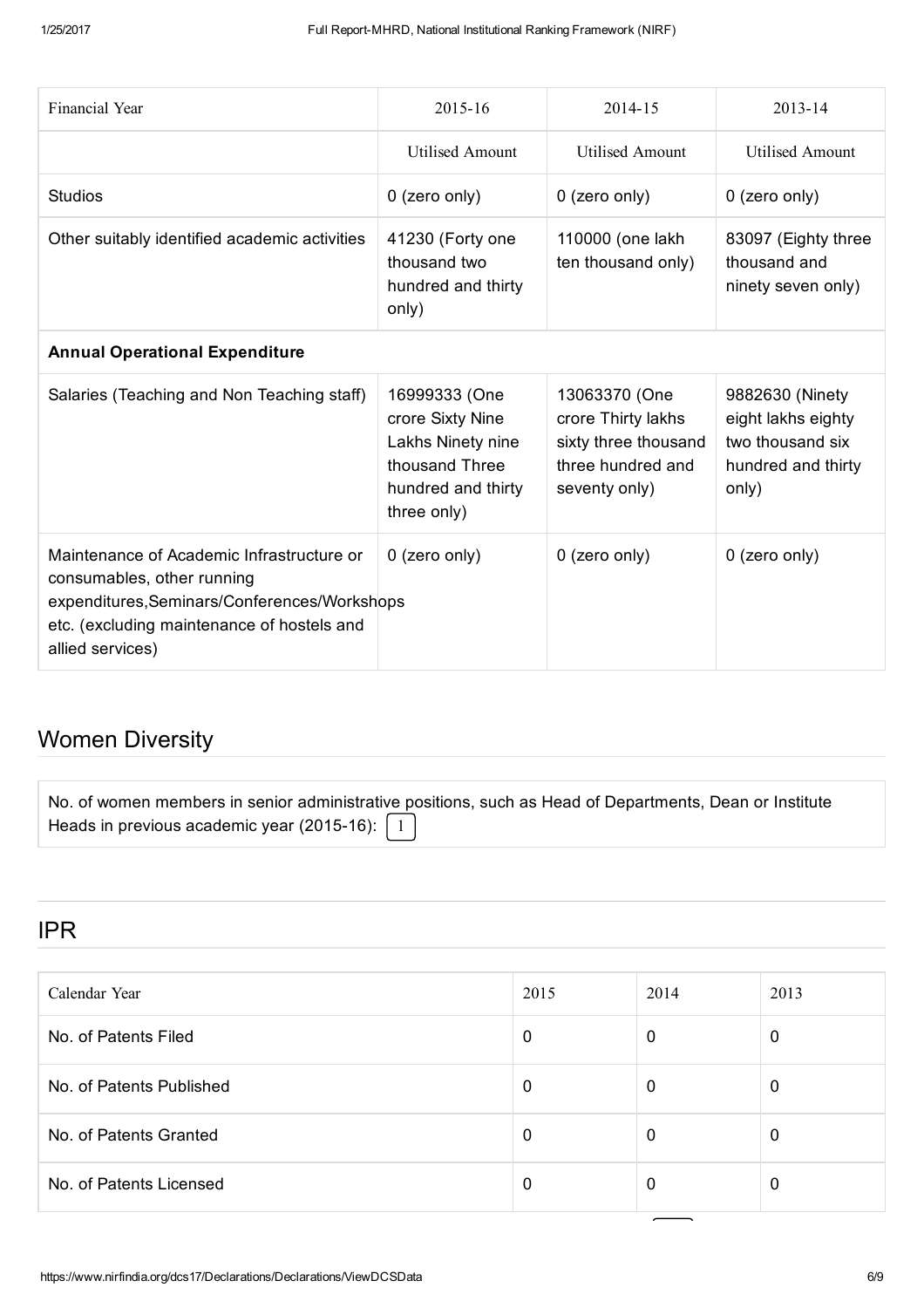#### Did your institution transferred atleast one technology in the previous three years?:  $\vert$  No  $\vert$

| Financial Year                          | $2015 - 16$ | 2014-15 | $2013 - 14$ |
|-----------------------------------------|-------------|---------|-------------|
| Earning From Patents (Amount in Rupees) |             |         | U           |
| Enter Amount in Words                   | Zero        | Zero    | Zero        |

### Sponsored Research Details

| Financial Year                           | $2015 - 16$ | 2014-15 | $2013 - 14$ |
|------------------------------------------|-------------|---------|-------------|
| Total no. of Sponsored Projects          | 0           | 0       | 0           |
| Total no. of Funding Agencies            | 0           | 0       | 0           |
| Total Amount Received (Amount in Rupees) | 0           | 0       | 0           |
| Amount Received in Words                 | Zero        | Zero    | Zero        |

### Consultancy Project Details

| Financial Year                                  | $2015 - 16$ | 2014-15 | $2013 - 14$ |
|-------------------------------------------------|-------------|---------|-------------|
| Total no. of Consultancy Projects               | 0           | 0       | 0           |
| Total no. of Client Organizations               | 0           | 0       | 0           |
| <b>Total Amount Received (Amount in Rupees)</b> | 0           | 0       | 0           |
| Amount Received in Words                        | Zero        | Zero    | Zero        |

### Executive Development Program

| Financial Year                              | $2015 - 16$ | 2014-15 | $2013 - 14$ |
|---------------------------------------------|-------------|---------|-------------|
| Total no. of Executive Development Programs |             |         | υ           |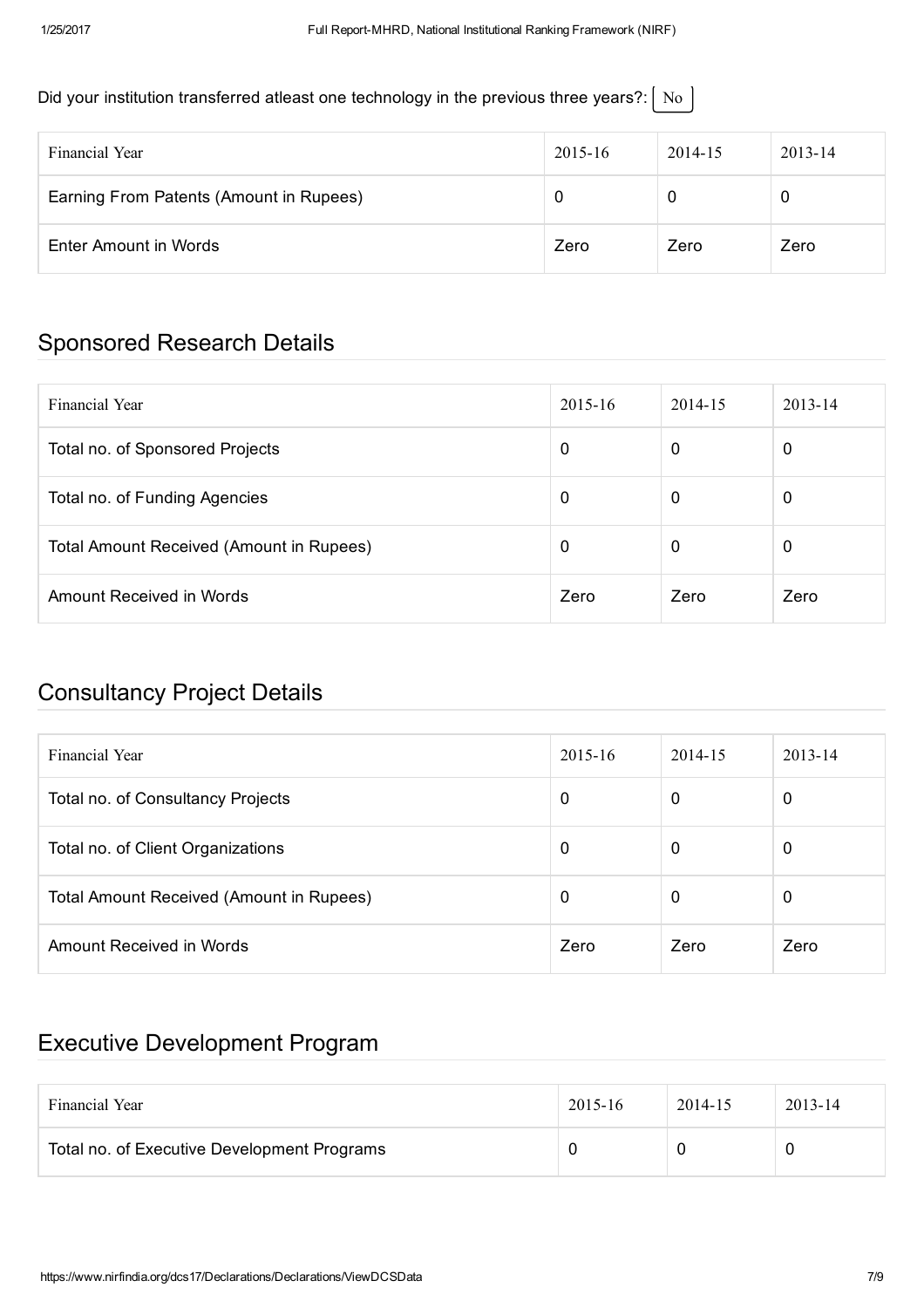| Financial Year                                  | $2015 - 16$ | 2014-15 | $2013 - 14$ |
|-------------------------------------------------|-------------|---------|-------------|
| Total no. of Participants                       | 0           | 0       | 0           |
| <b>Total Annual Earnings (Amount in Rupees)</b> | 0           | 0       | 0           |
| <b>Total Annual Earnings in Words</b>           | Zero        | Zero    | Zero        |

### Facilities for PCS: Facilities of physically challenged students

| 1. Do your institution buildings have Lifts/Ramps?                                                                                                        | Yes, in some of<br>the buildings |
|-----------------------------------------------------------------------------------------------------------------------------------------------------------|----------------------------------|
| 2. Do your institution have provision for walking aids, includingwheelchairs and<br>transportation from one building to another for handicapped students? | Yes, in some of<br>the buildings |
| 3. Do your institution buildings have specially designed toilets for handicapped students?                                                                | Yes, in some of<br>the buildings |

### Upload Prescribed Formats

| Srno | Format Name                                          | Download                    |
|------|------------------------------------------------------|-----------------------------|
| 1    | Consultancy Project Details (Parameter 2D)           | Download uploaded<br>format |
| 2    | Entrepreneurship Details (Parameter 3A)              | Download uploaded<br>format |
| 3    | Executive Development Program Details (Parameter 2D) | Download uploaded<br>format |
| 4    | Placement Data (Parameter 3A)                        | Download uploaded<br>format |
| 5    | Higher Studies Data (Parameter 3A)                   | Download uploaded<br>format |
| 6    | Sponsored Research Details (Parameter 2D)            | Download uploaded<br>format |